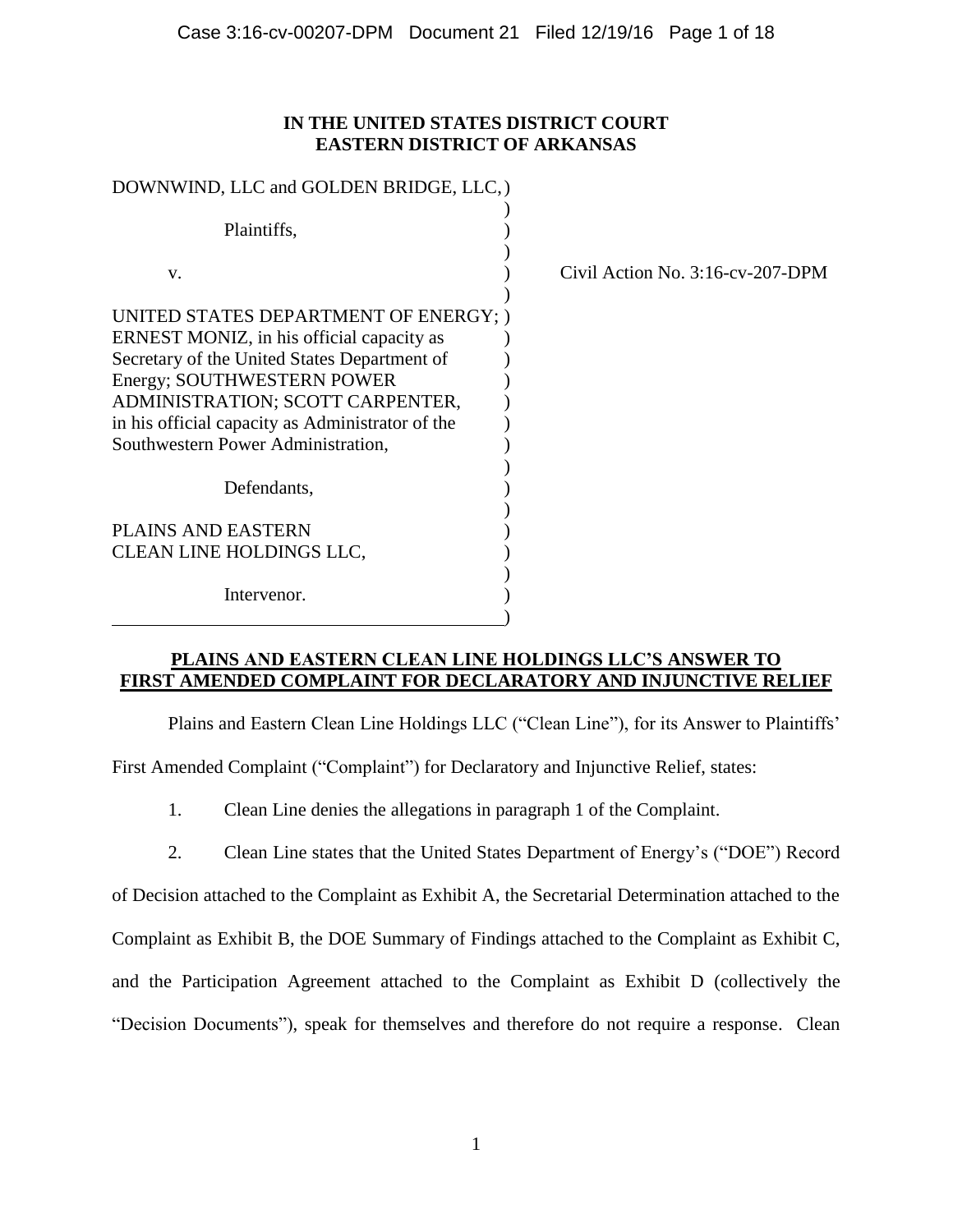## Case 3:16-cv-00207-DPM Document 21 Filed 12/19/16 Page 2 of 18

Line denies any remaining allegations in paragraph 2 of the Complaint. Clean Line also denies any remaining allegations in footnote 1 to paragraph 2 of the Complaint.

3. Clean Line states that the DOE Record of Decision attached to the Complaint as Exhibit A and the Participation Agreement attached to the Complaint as Exhibit D speak for themselves and, therefore, do not require a response. Clean Line denies any remaining allegations in paragraph 3 of the Complaint.

4. Clean Line states that the DOE Record of Decision attached to the Complaint as Exhibit A and the map of the 1,000' Corridor attached to the Complaint as Exhibit E speak for themselves and, therefore, do not require a response. Clean Line denies any remaining allegations in paragraph 4 of the Complaint.

5. Clean Line states that the DOE Record of Decision attached to the Complaint as Exhibit A speaks for itself and, therefore, does not require a response. Clean Line denies any remaining allegations in paragraph 5 of the Complaint.

6. Clean Line states that the Decision Documents attached to the Complaint as Exhibits A, B, C and D speak for themselves and, therefore, do not require a response. Clean Line denies any remaining allegations in paragraph 6 of the Complaint.

7. Clean Line denies the allegations in paragraph 7 of the Complaint.

8. Clean Line lacks knowledge or information sufficient to form a belief as to the truth of the allegations in paragraph 8 of the Complaint, and, therefore, denies those allegations.

9. Clean Line lacks knowledge or information sufficient to form a belief as to the truth of the allegations in paragraph 9 of the Complaint, and, therefore, denies those allegations.

10. Clean Line lacks knowledge or information sufficient to form a belief as to the truth of the allegations in paragraph 10 of the Complaint, and, therefore, denies those allegations.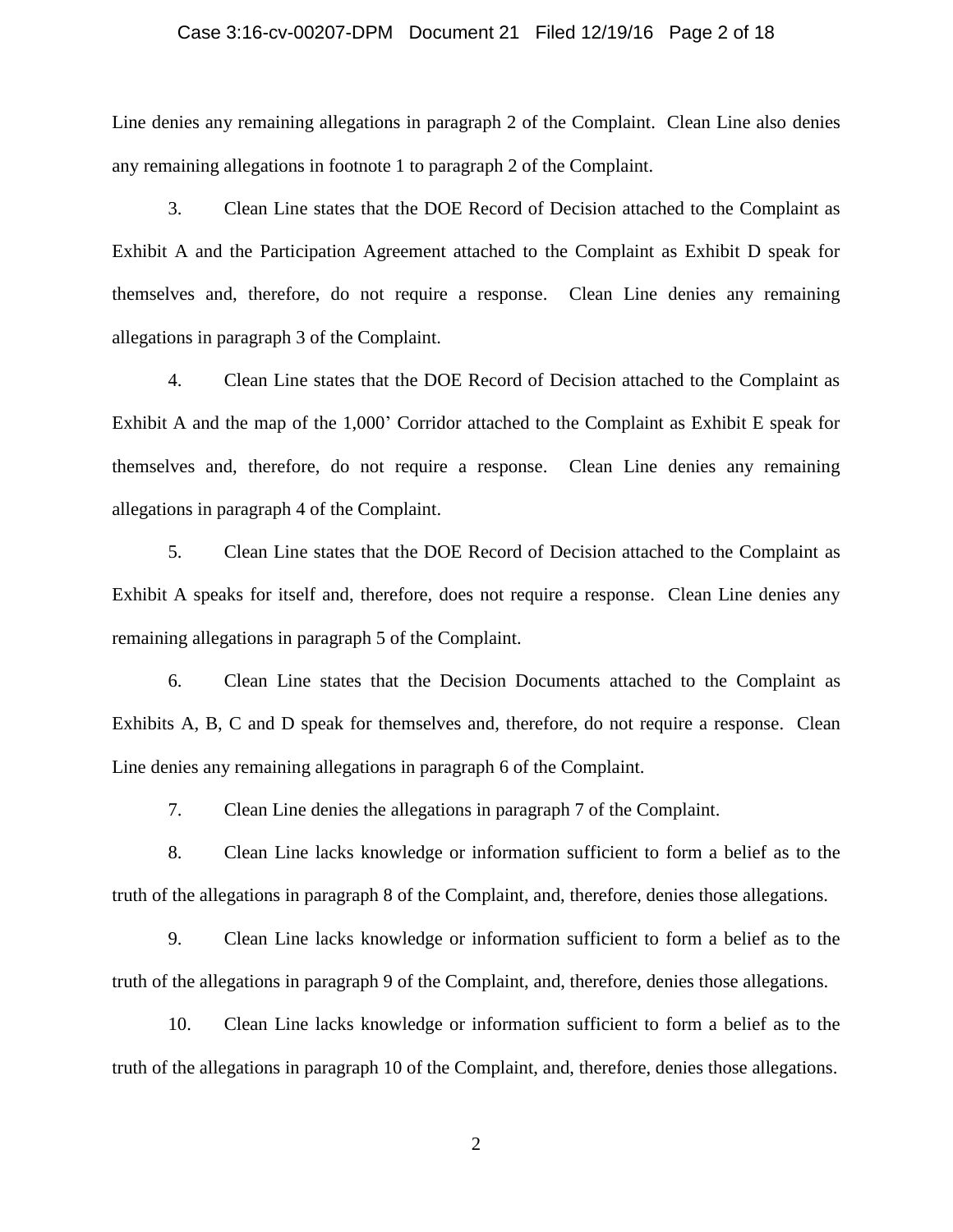## Case 3:16-cv-00207-DPM Document 21 Filed 12/19/16 Page 3 of 18

11. Clean Line denies the allegations in paragraph 11 of the Complaint.

12. Clean Line admits the allegations in the first sentence of paragraph 12 of the Complaint. Clean Line denies the remaining allegations in paragraph 12 of the Complaint.

13. Clean Line admits the allegations in paragraph 13 of the Complaint.

14. Clean Line admits the allegations in the first sentence of paragraph 14 of the Complaint. Clean Line lacks knowledge or information sufficient to form a belief as to the truth of the remaining allegations in paragraph 14 of the Complaint, and, therefore, denies those allegations.

15. Clean Line admits the allegations in paragraph 15 of the Complaint.

16. Clean Line states that paragraph 16 of the Complaint merely defines a term used elsewhere in the Complaint and, therefore, no response is required.

17. Clean Line admits the allegations in paragraph 17 of the Complaint with respect to the Clean Line entities which are involved in the Project and affirmatively clarifies that Clean Line is participating with DOE in the development of the Project.

18. Clean Line states that paragraph 18 of the Complaint states legal conclusions and citations to law and, therefore, no response is required. To the extent a response is required, the allegations are denied.

19. Clean Line states that paragraph 19 of the Complaint states legal conclusions and citations to law and, therefore, no response is required.

20. Clean Line states that paragraph 20 of the Complaint states legal conclusions and citations to law and, therefore, no response is required. To the extent a response is required, the allegations are denied.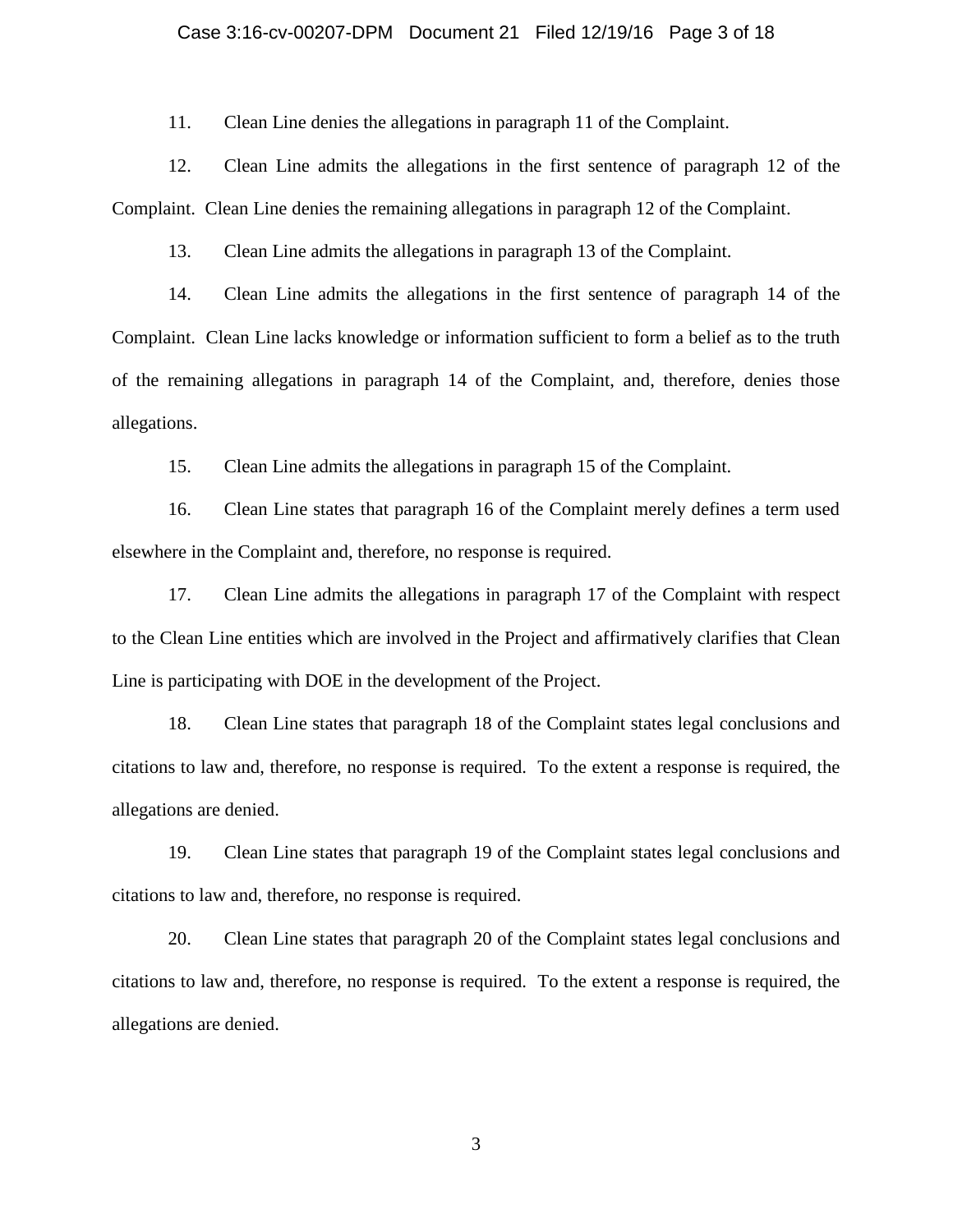## Case 3:16-cv-00207-DPM Document 21 Filed 12/19/16 Page 4 of 18

21. Clean Line states that paragraph 21 of the Complaint states legal conclusions and citations to law and, therefore, no response is required.

22. Clean Line states that paragraph 22 of the Complaint states legal conclusions and citations to law and, therefore, no response is required. To the extent a response is required, the allegations are denied.

23. Clean Line states that paragraph 23 of the Complaint states legal conclusions and citations to law and, therefore, no response is required. To the extent a response is required, the allegations are denied.

24. Clean Line states that paragraph 24 of the Complaint states legal conclusions and citations to law and, therefore, no response is required. To the extent a response is required, the allegations are denied.

25. Clean Line states that paragraph 25 of the Complaint states legal conclusions and citations to law and, therefore, no response is required. To the extent a response is required, the allegations are denied.

26. Clean Line states that paragraph 26 of the Complaint states legal conclusions and citations to law and, therefore, no response is required. To the extent a response is required, the allegations are denied.

27. Clean Line states that paragraph 27 of the Complaint states legal conclusions and citations to law and, therefore, no response is required. To the extent a response is required, the allegations are denied.

28. Clean Line states that paragraph 28 of the Complaint states legal conclusions and citations to law and, therefore, no response is required. To the extent a response is required, the allegations are denied.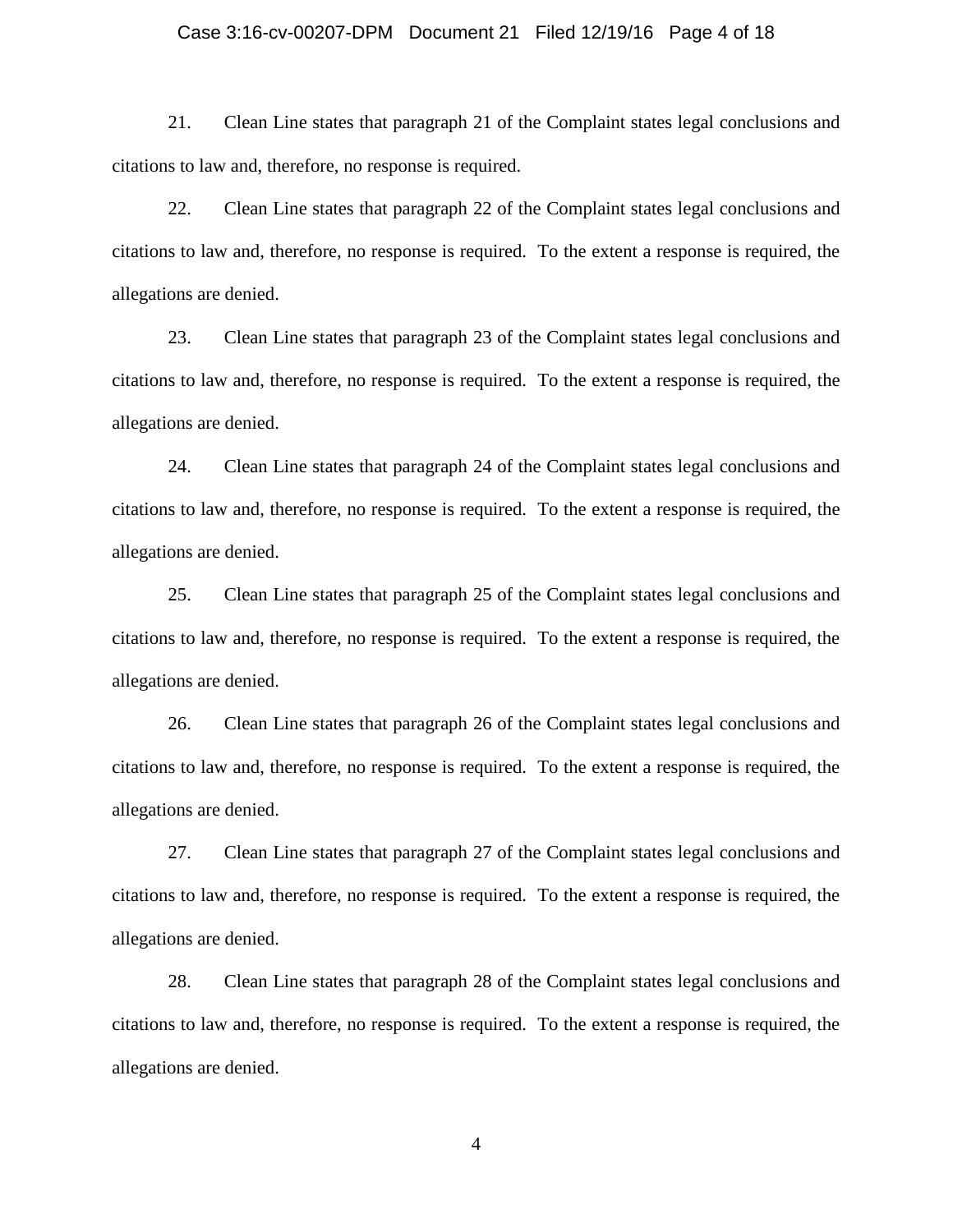## Case 3:16-cv-00207-DPM Document 21 Filed 12/19/16 Page 5 of 18

29. Clean Line states that paragraph 29 of the Complaint states legal conclusions and citations to law and, therefore, no response is required. To the extent a response is required, the allegations are denied.

30. Clean Line states that paragraph 30 of the Complaint states legal conclusions and citations to law and, therefore, no response is required. To the extent a response is required, the allegations are denied.

31. Clean Line states that paragraph 31 of the Complaint states legal conclusions and citations to law and, therefore, no response is required. To the extent a response is required, the allegations are denied.

32. Clean Line states that paragraph 32 of the Complaint states legal conclusions and citations to law and, therefore, no response is required.

33. Clean Line states that paragraph 33 of the Complaint states legal conclusions and citations to law and, therefore, no response is required. To the extent a response is required, the allegations are denied.

34. Clean Line states that paragraph 34 and footnote 2 of the Complaint state legal conclusions and citations to law and, therefore, no response is required.

35. Clean Line states that paragraph 35 of the Complaint states legal conclusions and, therefore, no response is required. To the extent a response is required, the allegations are denied.

36. Clean Line states that paragraph 36 of the Complaint states legal conclusions and, therefore, no response is required. To the extent a response is required, the allegations are denied.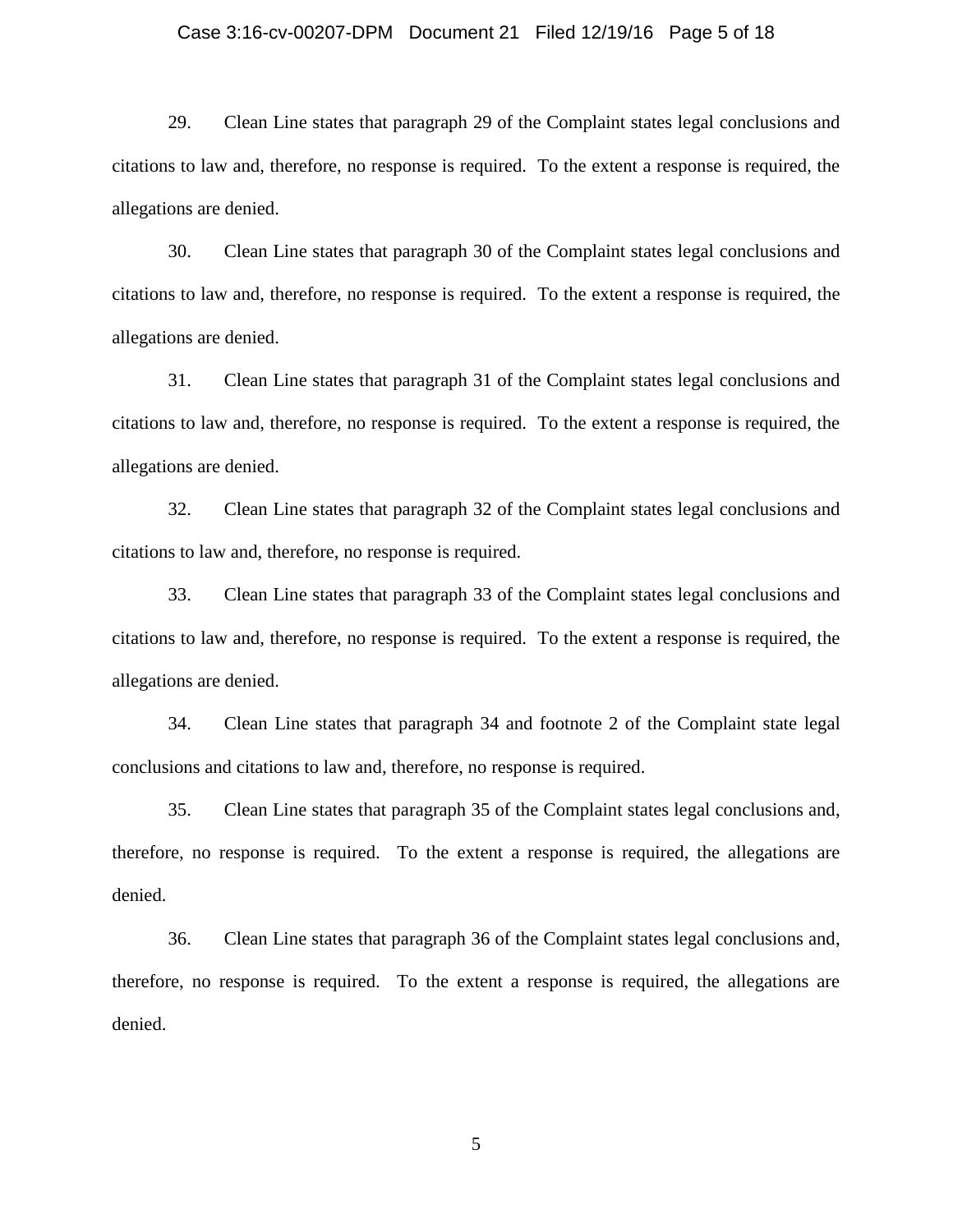## Case 3:16-cv-00207-DPM Document 21 Filed 12/19/16 Page 6 of 18

37. Clean Line states that paragraph 37 of the Complaint states legal conclusions and citations to law and, therefore, no response is required. To the extent a response is required, the allegations are denied.

38. Clean Line states that paragraph 38 of the Complaint states legal conclusions and citations to law and, therefore, no response is required. To the extent a response is required, the allegations are denied.

39. Clean Line states that paragraph 39 of the Complaint states legal conclusions and, therefore, no response is required. To the extent a response is required, the allegations are denied.

40. Clean Line states that the Application attached to the Complaint as Exhibit F speaks for itself and, therefore, no response is required. Clean Line denies any remaining allegations in paragraph 40 of the Complaint.

41. Clean Line states that the Application attached to the Complaint as Exhibit F speaks for itself and, therefore, no response is required. Clean Line denies any remaining allegations in paragraph 41 of the Complaint.

42. Clean Line states that the Initial APSC Decision attached to the Complaint as Exhibit G speaks for itself and, therefore, no response is required. Clean Line denies any remaining allegations in paragraph 42 of the Complaint.

43. Clean Line states that the Initial APSC Decision attached to the Complaint as Exhibit G speaks for itself and, therefore, no response is required. Clean Line denies any remaining allegations in paragraph 43 of the Complaint.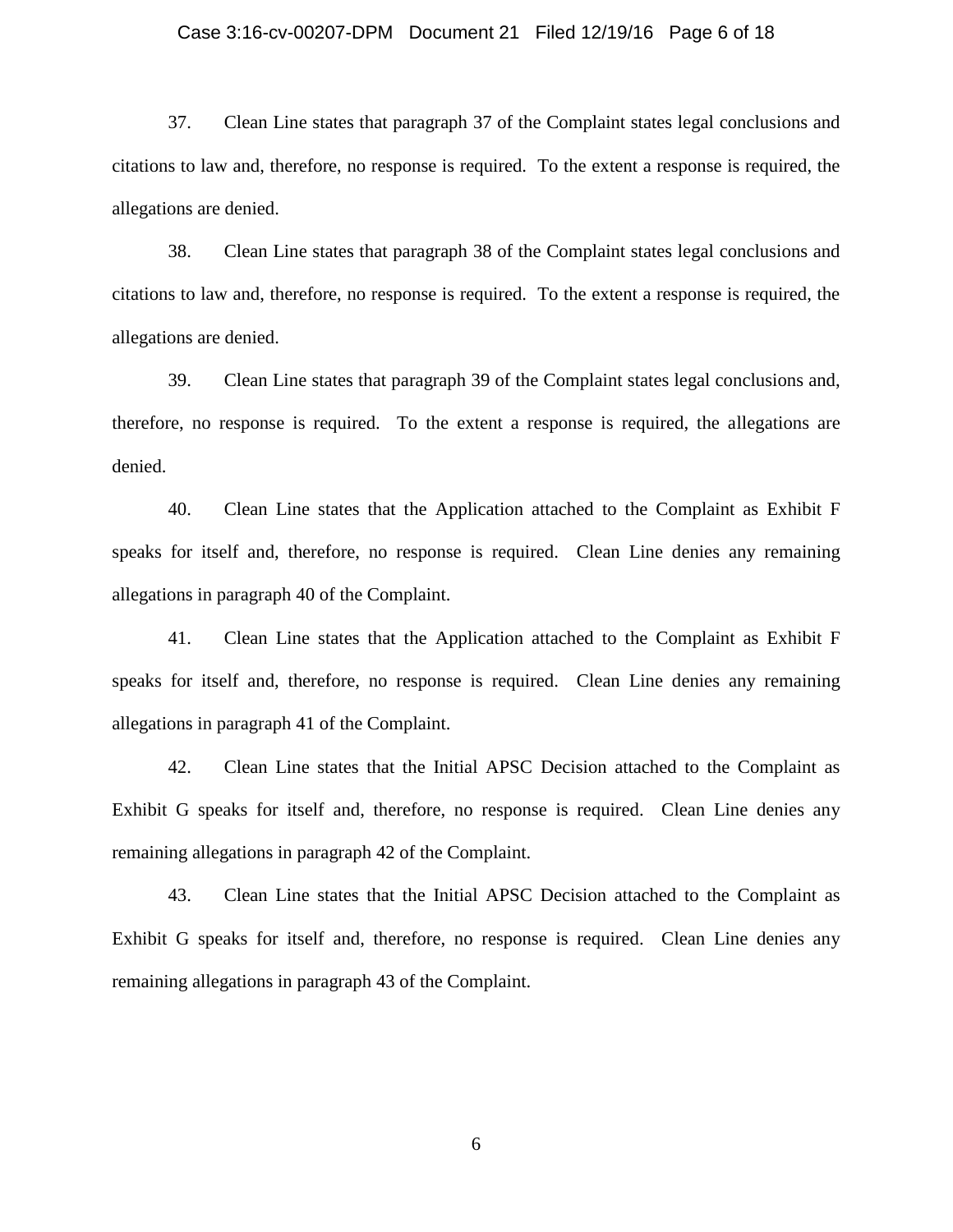## Case 3:16-cv-00207-DPM Document 21 Filed 12/19/16 Page 7 of 18

44. Clean Line states that the Initial APSC Decision attached to the Complaint as Exhibit G speaks for itself and, therefore, no response is required. Clean Line denies any remaining allegations in paragraph 44 of the Complaint.

45. Clean Line states that the Initial APSC Decision attached to the Complaint as Exhibit G speaks for itself and, therefore, no response is required. Clean Line denies any remaining allegations in paragraph 45 of the Complaint.

46. Clean Line states that the July 19, 2016 Letter attached to the Complaint as Exhibit H speaks for itself and, therefore, no response is required. Clean Line denies any remaining allegations in paragraph 46 of the Complaint.

47. Clean Line states that the Participation Agreement attached to the Complaint as Exhibit D speaks for itself and, therefore, no response is required. Clean Line denies any remaining allegations in paragraph 47 of the Complaint.

48. Clean Line states that paragraph 48 of the Complaint characterizes the content of a Federal Register notice, which speaks for itself, and, therefore, no response is required. To the extent a response is required, the allegations are denied.

49. Clean Line states that paragraph 49 of the Complaint characterizes the content of a Federal Register notice, which speaks for itself, and, therefore, no response is required. To the extent a response is required, the allegations are denied.

50. Clean Line states that the Project Proposal for New or Upgraded Transmission Line Projects Under Section 1222 (Jul. 2010) cited in paragraph 50 and footnote 3 of the Complaint and the DOE's Summary of Findings attached to the Complaint as Exhibit C speak for themselves and, therefore, no response is required. Clean Line denies any remaining allegations in paragraph 50 and footnote 3 of the Complaint.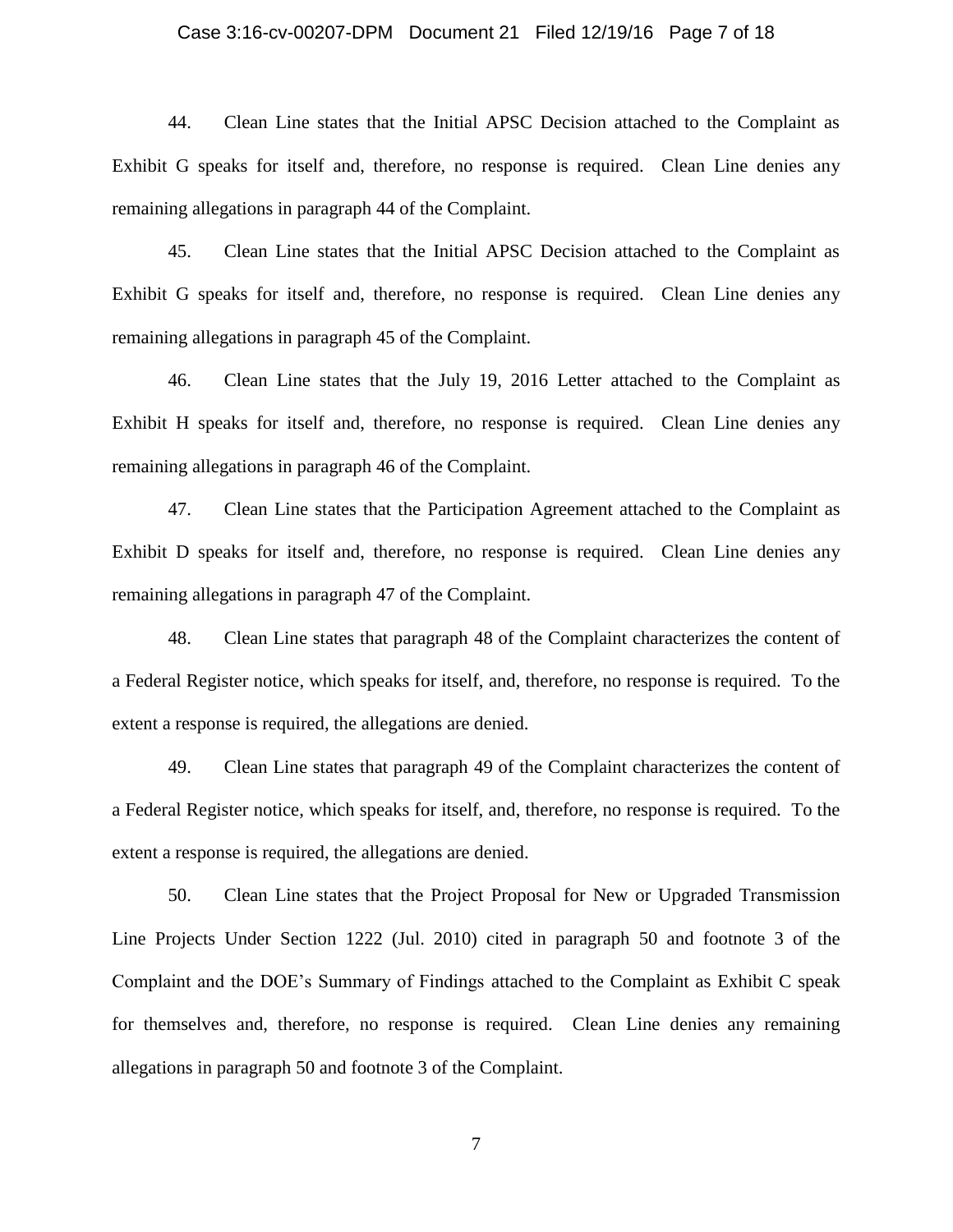#### Case 3:16-cv-00207-DPM Document 21 Filed 12/19/16 Page 8 of 18

51. Clean Line states that the Update to Plains & Eastern Clean Line Proposal for New or Upgraded Transmission Line Projects Under Section 1222 of the Energy Policy Act of 2005 (Aug. 2011) cited in paragraph 51 and footnote 4 of the Complaint speaks for itself and, therefore, no response is required. Clean Line denies any remaining allegations in paragraph 51 and footnote 4 of the Complaint.

52. Clean Line states that the Advance Funding and Development Agreement cited in paragraph 52 and footnote 5 of the Complaint speaks for itself and, therefore, no response is required. Clean Line denies any remaining allegations in paragraph 52 and footnote 5 of the Complaint.

53. Clean Line states that the December 21, 2012, DOE Notice of Intent and the December 17, 2014 DOE Draft Environmental Impact Statement cited in paragraph 53 of the Complaint speak for themselves and, therefore, no response is required. Clean Line denies any remaining allegations in paragraph 53 of the Complaint.

54. Clean Line states that the 1222 Program – Part 2 Application: Information Requested for Proposed Plains & Eastern Clean Line Project (Jan. 2015) cited in paragraph 54 and footnote 6 of the Complaint speaks for itself and, therefore, no response is required. Clean Line denies any remaining allegations in paragraph 54 and footnote 6 of the Complaint.

55. Clean Line states that the April 28, 2015 Notice cited in paragraph 55 of the Complaint speaks for itself and, therefore, no response is required. Clean Line denies any remaining allegations in paragraph 55 of the Complaint.

56. Clean Line denies the allegations in paragraph 56 of the Complaint.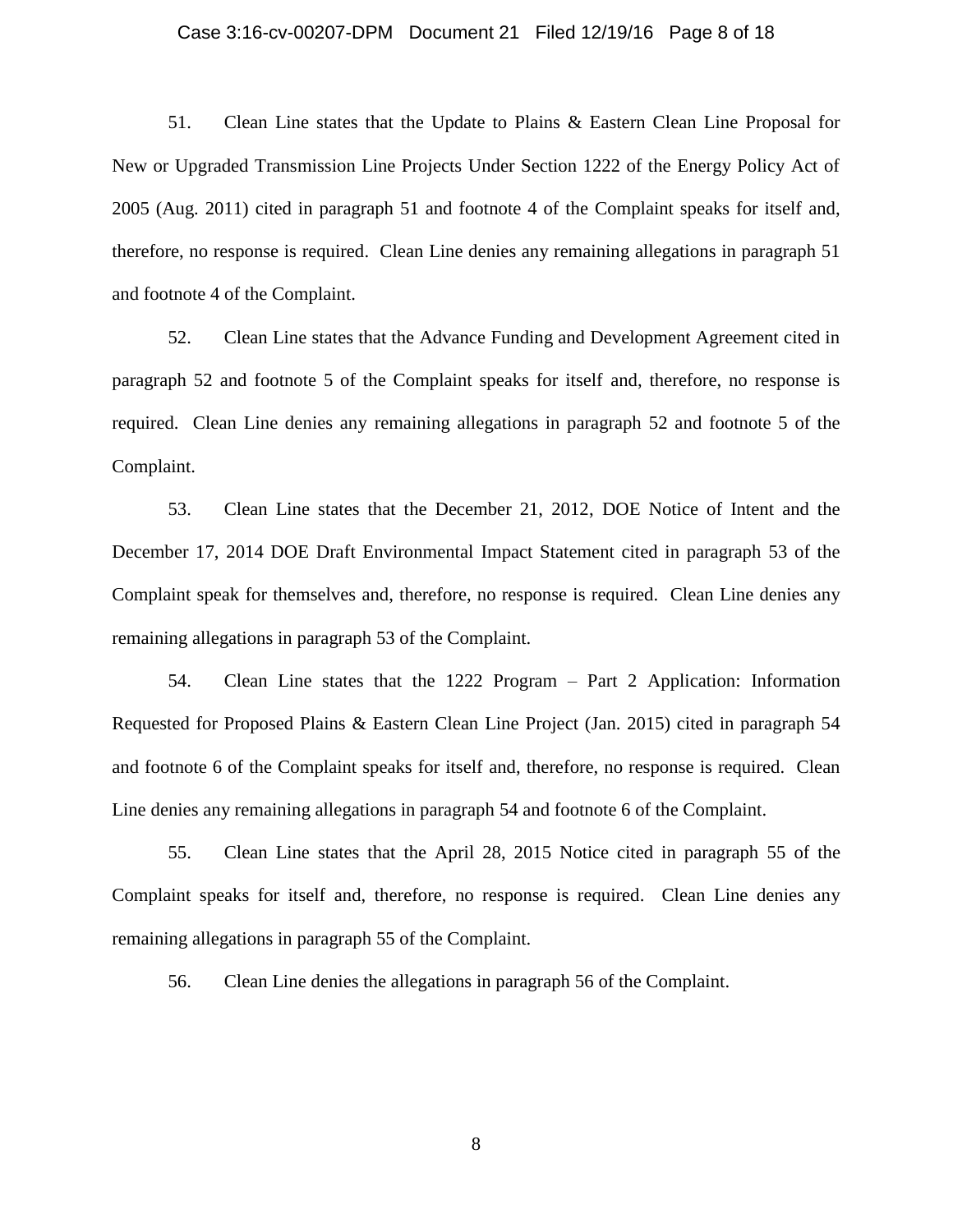## Case 3:16-cv-00207-DPM Document 21 Filed 12/19/16 Page 9 of 18

57. Clean Line states that the November 13, 2015 Notice and Final Environmental Impact Statement ("FEIS") cited in paragraph 57 of the Complaint speaks for itself, and, therefore, no response is required.

58. Clean Line states that the Decision Documents attached to the Complaint as Exhibits A, B, C and D speak for themselves and, therefore, no response is required.

59. Clean Line states that the DOE Record of Decision attached to the Complaint as Exhibit A and the map of the 1,000' Corridor attached to the Complaint as Exhibit E speak for themselves and, therefore, no response is required. Clean Line denies any remaining allegations in paragraph 59 of the Complaint.

60. Clean Line states that the Participation Agreement attached to the Complaint as Exhibit D speaks for itself and, therefore, no response is required. Clean Line denies any remaining allegations in paragraph 60 of the Complaint.

61. Clean Line states that the Participation Agreement attached to the Complaint as Exhibit D speaks for itself and, therefore, no response is required. Clean Line denies any remaining allegations in paragraph 61 of the Complaint.

62. Clean Line states that the Participation Agreement attached to the Complaint as Exhibit D speaks for itself and, therefore, no response is required. Clean Line denies any remaining allegations in paragraph 62 of the Complaint.

63. Clean Line states that the DOE Summary of Findings attached to the Complaint as Exhibit C and the Participation Agreement attached to the Complaint as Exhibit D speak for themselves and, therefore, no response is required. Clean Line denies any remaining allegations in paragraph 63 of the Complaint.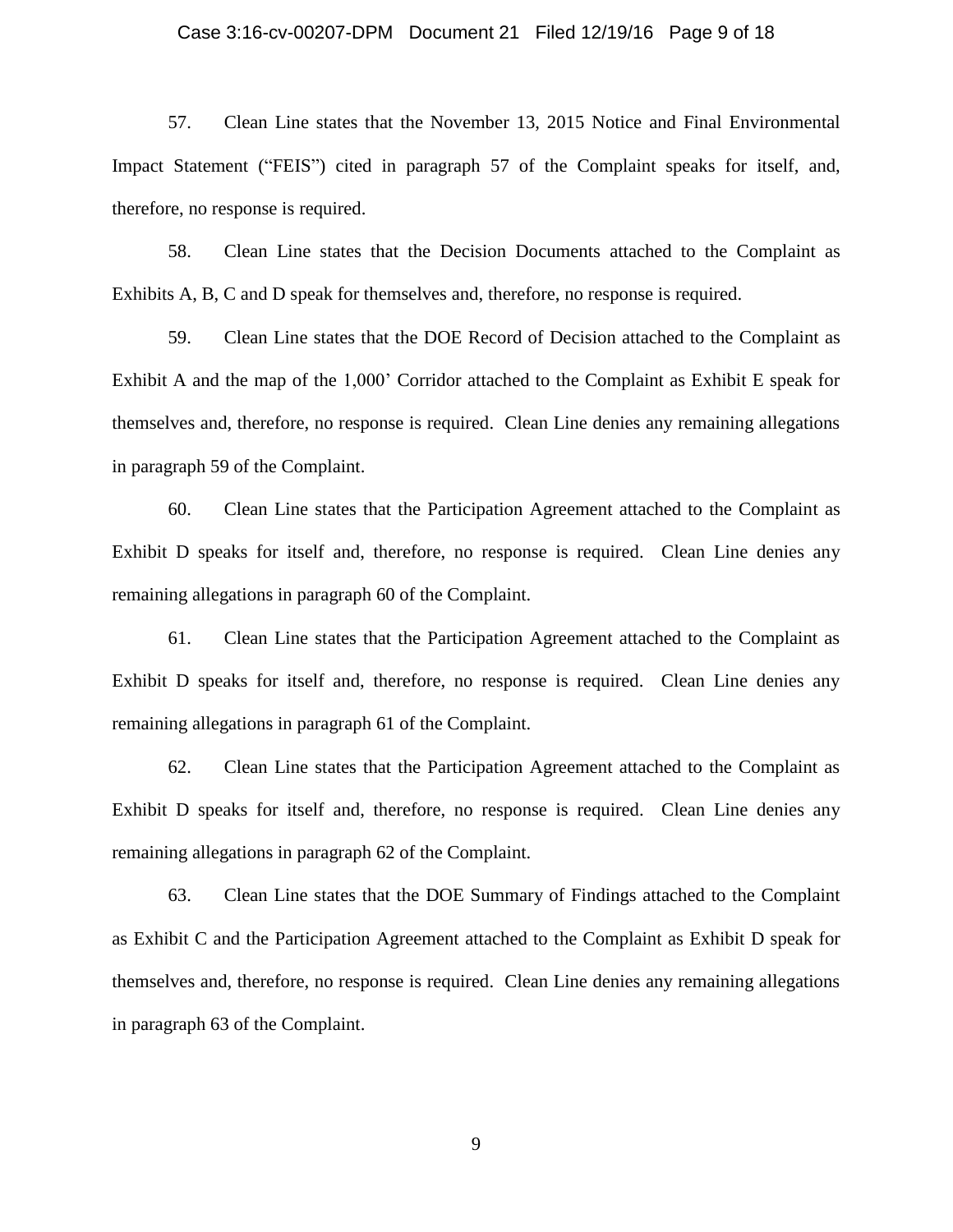#### Case 3:16-cv-00207-DPM Document 21 Filed 12/19/16 Page 10 of 18

64. Clean Line states that the Participation Agreement attached to the Complaint as Exhibit D speaks for itself and, therefore, no response is required. Clean Line denies any remaining allegations in paragraph 64 of the Complaint.

65. Clean Line denies the allegations in paragraph 65 of the Complaint.

66. Clean Line states that the Participation Agreement attached to the Complaint as Exhibit D speaks for itself and, therefore, no response is required. Clean Line denies any remaining allegations in paragraph 66 of the Complaint.

67. Clean Line states that the Record of Decision attached to the Complaint as Exhibit A and the map of the 1,000' Corridor attached to the Complaint as Exhibit E speak for themselves and, therefore, no response is required. Clean Line denies any remaining allegations in paragraph 67 of the Complaint.

68. Clean Line states that the Participation Agreement attached to the Complaint as Exhibit D speaks for itself and, therefore, no response is required. Clean Line denies any remaining allegations in paragraph 68 of the Complaint.

69. Clean Line lacks knowledge or information sufficient to form a belief as to the truth of the allegations in paragraph 69 of the Complaint, and, therefore, denies those allegations.

70. Clean Line denies the allegations in paragraph 70 of the Complaint.

71. In response to paragraph 71 of the Complaint, Clean Line refers to and incorporates by reference its responses to paragraphs 1-70 of the Complaint.

72. Clean Line states that paragraph 72 of the Complaint states legal conclusions and citations to law and, therefore, no response is required. To the extent a response is required, the allegations are denied.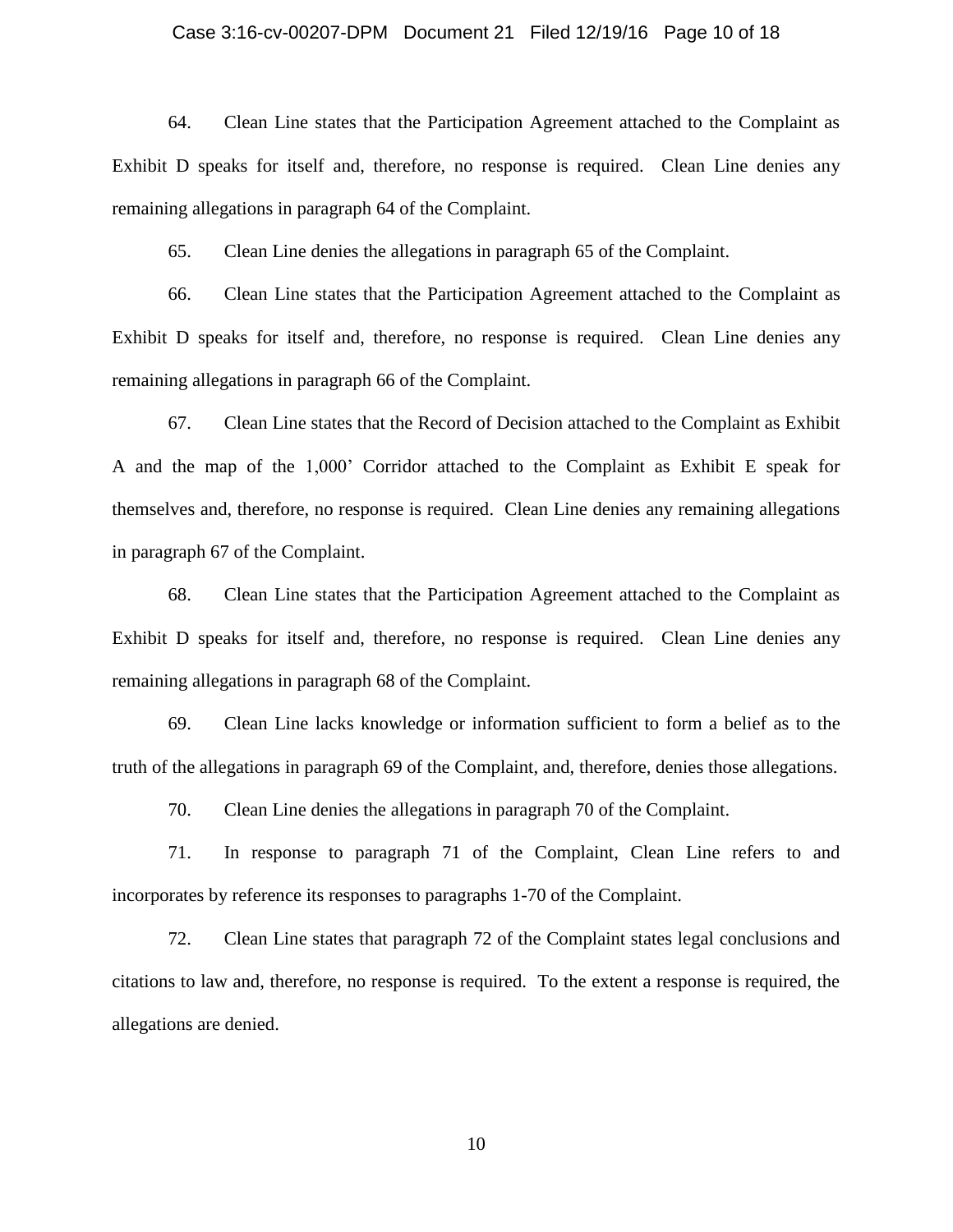### Case 3:16-cv-00207-DPM Document 21 Filed 12/19/16 Page 11 of 18

73. Clean Line states that paragraph 73 of the Complaint states legal conclusions and citations to law and, therefore, no response is required. To the extent a response is required, the allegations are denied.

74. Clean Line states that paragraph 74 of the Complaint states legal conclusions and, therefore, no response is required. To the extent a response is required, the allegations are denied.

75. Clean Line denies the allegations in paragraph 75 of the Complaint.

76. Clean Line states that paragraph 76 of the Complaint states legal conclusions and, therefore, no response is required. To the extent a response is required, the allegations are denied.

77. In response to paragraph 77 of the Complaint, Clean Line refers to and incorporates by reference its responses to paragraphs 1-70 of the Complaint.

78. Clean Line states that paragraph 78 of the Complaint states legal conclusions and citations to law and, therefore, no response is required. To the extent a response is required, the allegations are denied.

79. Clean Line states that paragraph 79 of the Complaint states legal conclusions and citations to law and, therefore, no response is required. To the extent a response is required, the allegations are denied.

80. Clean Line states that paragraph 80 of the Complaint states legal conclusions and citations to law and, therefore, no response is required. To the extent a response is required, the allegations are denied.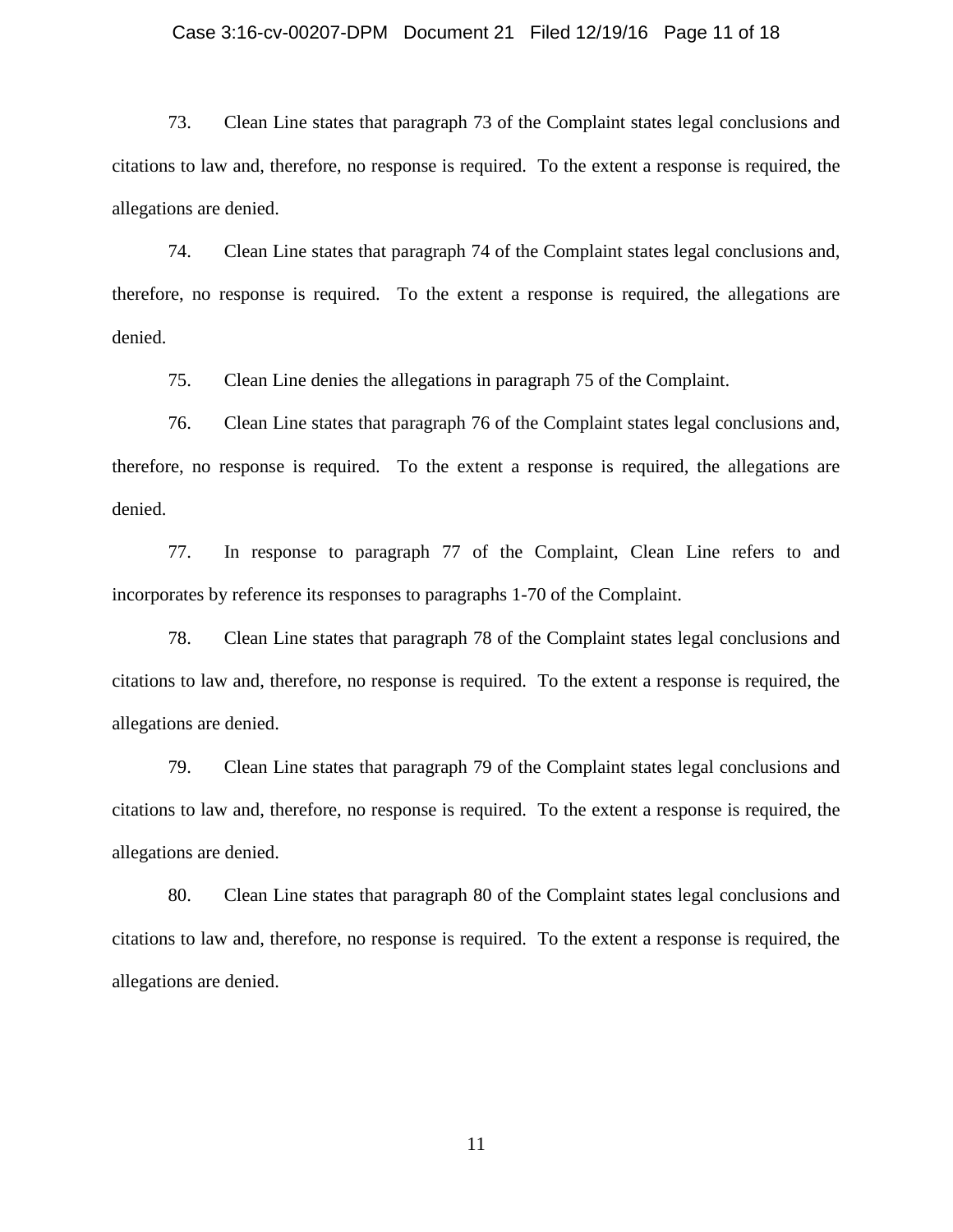### Case 3:16-cv-00207-DPM Document 21 Filed 12/19/16 Page 12 of 18

81. Clean Line states that the Decision Documents attached to the Complaint as Exhibits A, B, C and D speak for themselves and, therefore, no response is required. Clean Line denies the remaining allegations in paragraph 81 of the Complaint.

82. Clean Line states that the Participation Agreement attached to the Complaint as Exhibit D and the Order of the Arkansas Public Service Commission attached to the Complaint as Exhibit G speak for themselves and, therefore, no response is required. Clean Line denies the remaining allegations in paragraph 82 of the Complaint.

83. Clean Line states that the Letter attached to the Complaint as Exhibit H speaks for itself and, therefore, no response is required. Clean Line states that the second sentence of paragraph 83 of the Complaint states legal conclusions and, therefore, no response is required. To the extent a response is required, the allegations are denied. Clean Line denies the remaining allegations of paragraph 83 of the Complaint.

84. Clean Line states that the Participation Agreement attached to the Complaint as Exhibit D speaks for itself and, therefore, no response is required. Clean Line denies any remaining allegations in paragraph 84 of the Complaint.

85. Clean Line states that paragraph 85 reflects Plaintiffs' request for relief, to which no response is required. To the extent a response is required, the requested relief should be denied.

86. In response to paragraph 86 of the Complaint, Clean Line refers to and incorporates by reference its responses to paragraphs 1-70 of the Complaint.

87. Clean Line states that the first sentence in paragraph 87 of the Complaint states legal conclusions and citations to law and, therefore, no response is required. To the extent a response is required, the allegations are denied. Clean Line further states that the Participation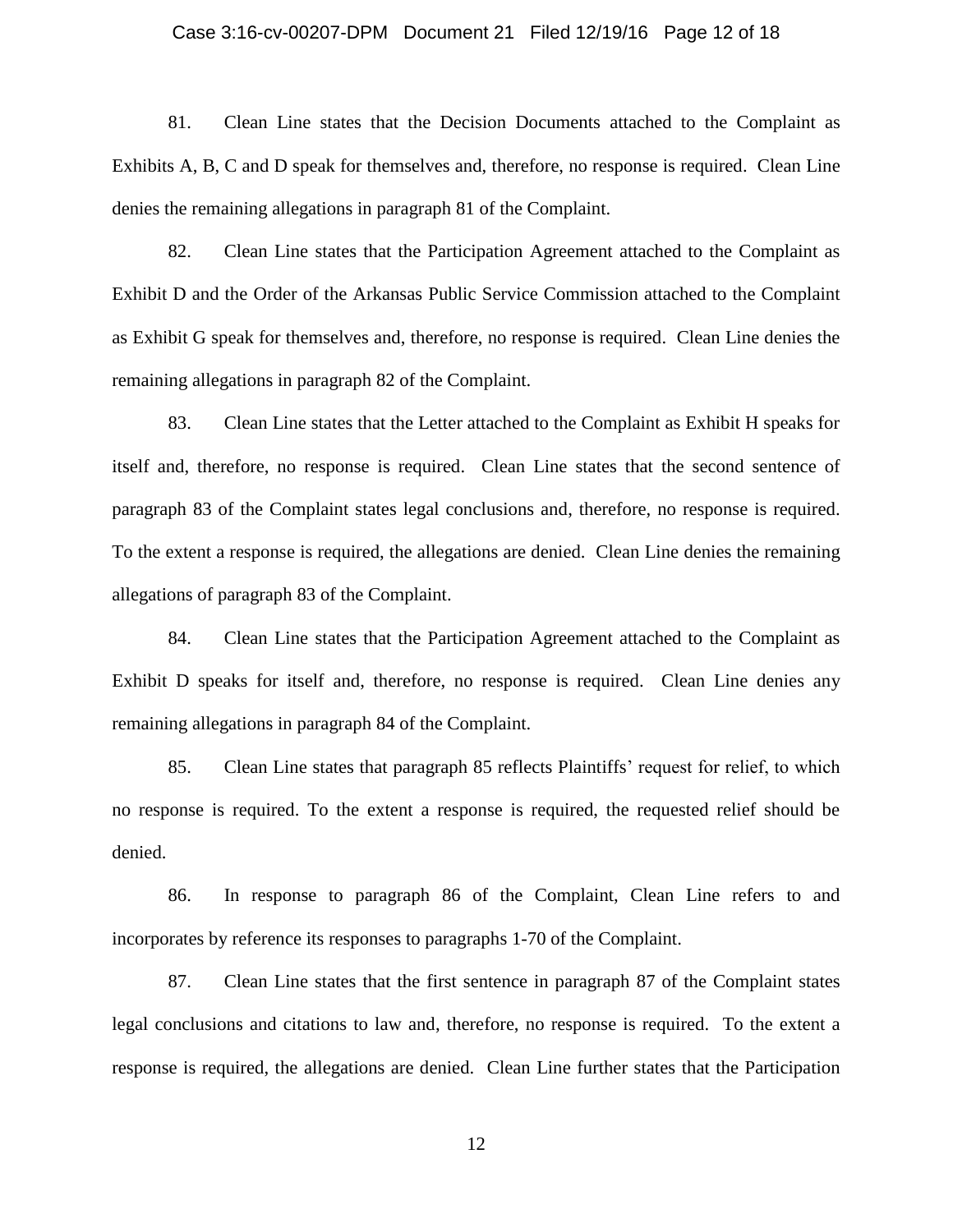### Case 3:16-cv-00207-DPM Document 21 Filed 12/19/16 Page 13 of 18

Agreement attached to the Complaint as Exhibit D and Section 1222 speak for themselves and, therefore, no response is required. Clean Line denies any remaining allegations in paragraph 87 of the Complaint.

88. Clean Line states that paragraph 88 of the Complaint states legal conclusions and citations to law and, therefore, no response is required. To the extent a response is required, the allegations are denied.

89. Clean Line states that the Participation Agreement attached to the Complaint as Exhibit D speaks for itself. Clean Line denies any remaining allegations in paragraph 89 of the Complaint.

90. Clean Line states that paragraph 90 of the Complaint states legal conclusions and citations to law and, therefore, no response is required. To the extent a response is required, the allegations are denied.

91. In response to paragraph 91 of the Complaint, Clean Line refers to and incorporates by reference its responses to paragraphs 1-70 of the Complaint.

92. Clean Line states that paragraph 92 of the Complaint states legal conclusions and citations to law and, therefore, no response is required. To the extent a response is required, the allegations are denied.

93. Clean Line denies the allegations in paragraph 93 of the Complaint.

94. Clean Line states that paragraph 94 of the Complaint states legal conclusions and citations to law and, therefore, no response is required. To the extent a response is required, the allegations are denied.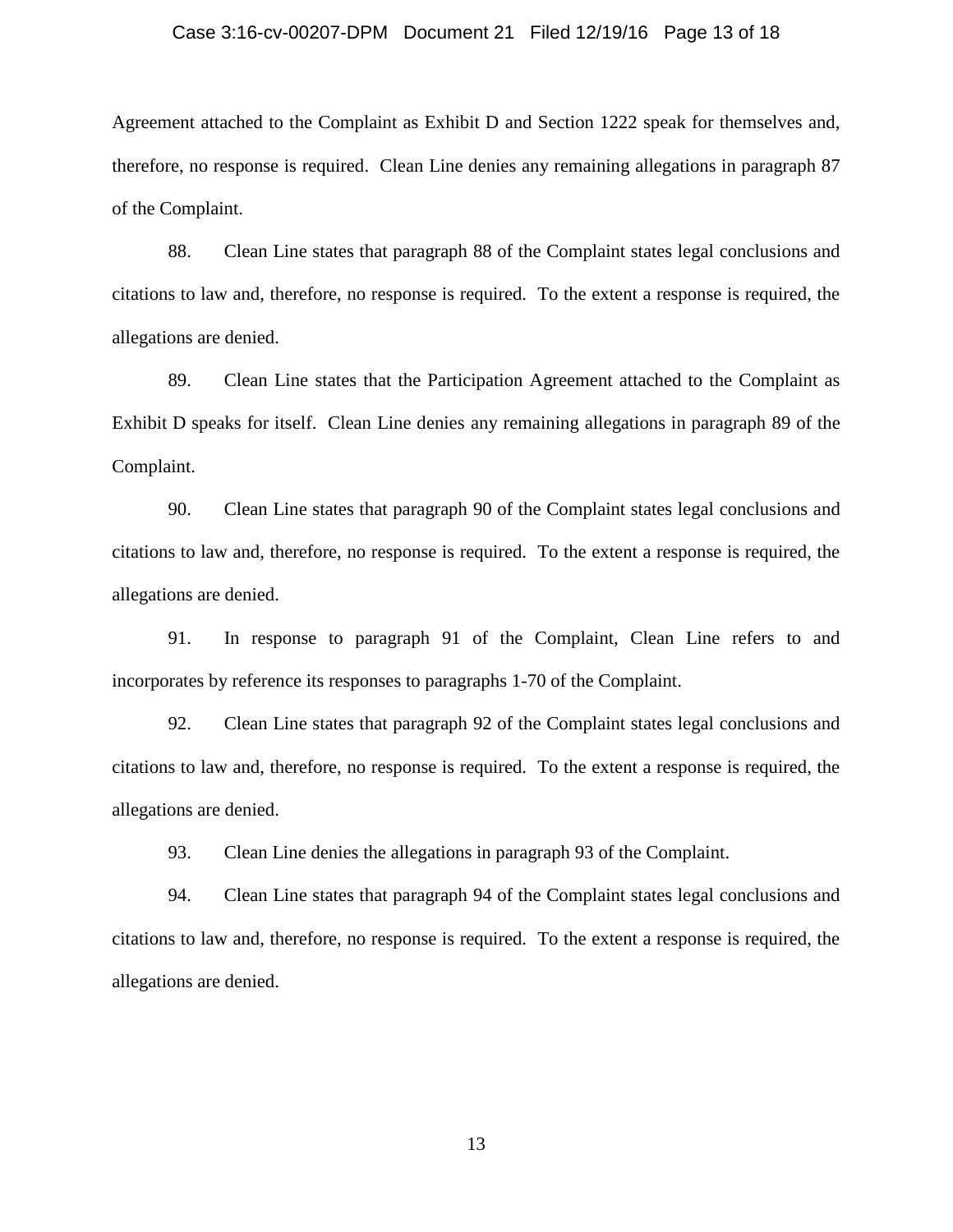#### Case 3:16-cv-00207-DPM Document 21 Filed 12/19/16 Page 14 of 18

95. Clean Line states that the DOE Summary of Findings attached to the Complaint as Exhibit C speaks for itself and, therefore, no response is required. Clean Line denies any remaining allegations in paragraph 95 of the Complaint.

96. Clean Line states that the DOE Summary of Findings attached to the Complaint as Exhibit C speaks for itself and, therefore, no response is required. Clean Line denies any remaining allegations in paragraph 96 of the Complaint.

97. Clean Line denies the allegations in paragraph 97 of the Complaint.

98. Clean Line states that paragraph 98 of the Complaint states legal conclusions and citations to law and, therefore, no response is required.

99. Clean Line denies the allegations in paragraph 99 of the Complaint.

100. Clean Line states that paragraph 100 of the Complaint states legal conclusions and citations to law and, therefore, no response is required.

101. Clean Line states that the DOE Summary of Findings attached to the Complaint as Exhibit C speaks for itself and, therefore, no response is required. Clean Line denies the remaining allegations in paragraph 101 of the Complaint.

102. Clean Line admits that the Southwest Power Pool is a Transmission Organization (as defined under 16 U.S.C. § 796) operating in the area where generation capacity that will interconnect with the Project and admits that the Midcontinent Independent System Operator is a Transmission Organization operating in the area where the Project's Arkansas converter station will be located. The remaining allegations in paragraph 102 of the Complaint are denied.

103. Clean Line denies the allegations in paragraph 103 of the Complaint.

104. Clean Line denies the allegations in paragraph 104 of the Complaint.

105. Clean Line denies the allegations in paragraph 105 of the Complaint.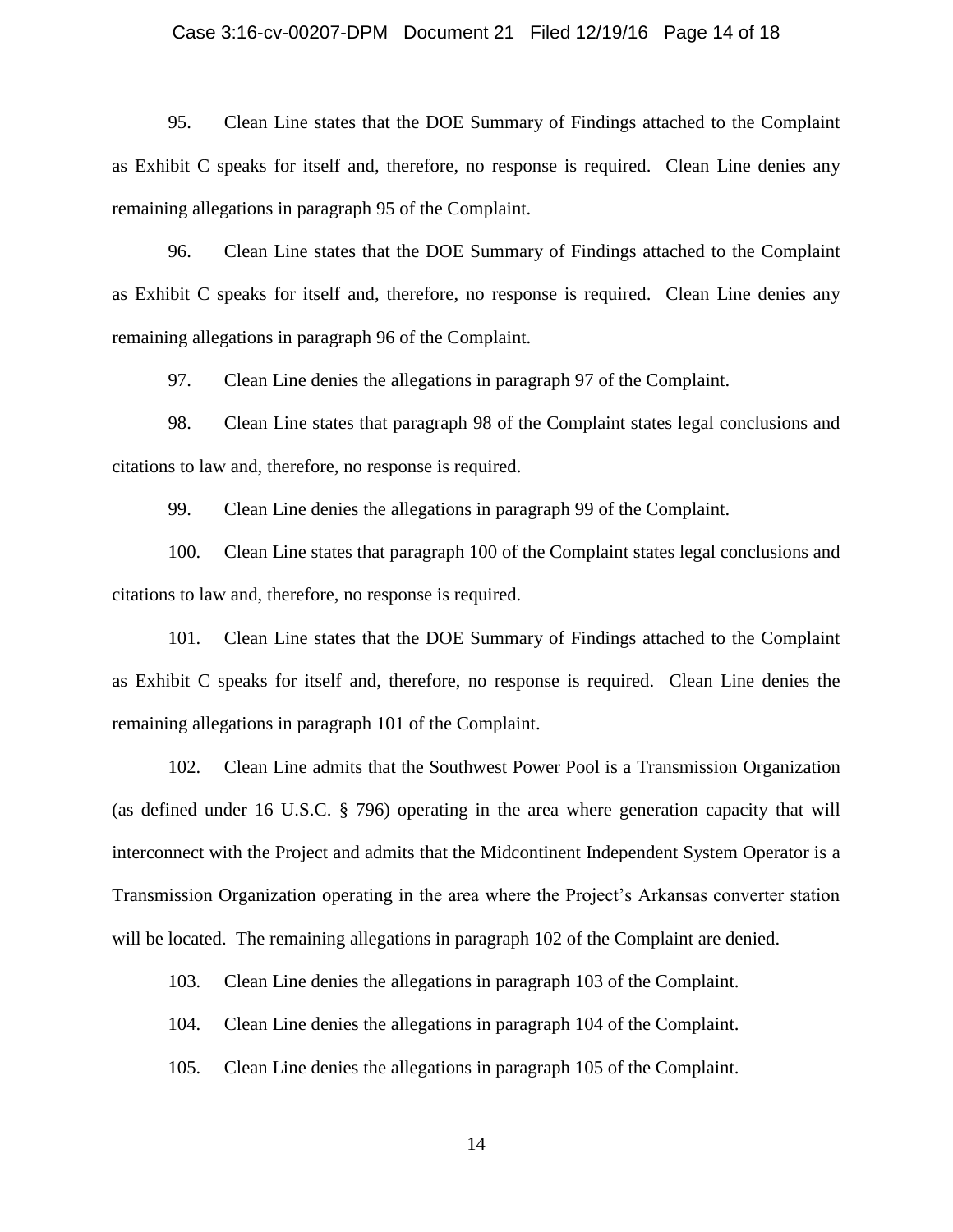#### Case 3:16-cv-00207-DPM Document 21 Filed 12/19/16 Page 15 of 18

106. Clean Line denies the allegations in paragraph 106 of the Complaint.

107. Clean Line states that paragraph 107 of the Complaint states legal conclusions and citations to law and, therefore, no response is required.

108. Clean Line states that the 2010 Request for Proposals cited in paragraph 108 of the Complaint and the January 2015 Part 2 Application cited in paragraph 108 of the Complaint speak for themselves and, therefore, no response is required.

109. Clean Line denies the allegations in paragraph 109 of the Complaint.

110. Clean Line denies the allegations in paragraph 110 of the Complaint.

111. Clean Line denies the allegations in paragraph 111 of the Complaint.

112. In response to paragraph 112 of the Complaint, Clean Line refers to and incorporates by reference its responses to paragraphs 1-70 of the Complaint.

113. Clean Line states that paragraph 113 of the Complaint states legal conclusions and citations to law and, therefore, no response is required. To the extent a response is required, the allegations are denied.

114. Clean Line states that paragraph 114 of the Complaint states legal conclusions and citations to law and, therefore, no response is required. To the extent a response is required, the allegations are denied.

115. Clean Line denies the allegations in paragraph 115 of the Complaint.

116. Clean Line states that the DOE Record of Decision attached to the Complaint as Exhibit A speaks for itself and, therefore, no response is required. Clean Line denies any remaining allegations in paragraph 116 of the Complaint.

117. Clean Line denies the allegations in paragraph 117 of the Complaint.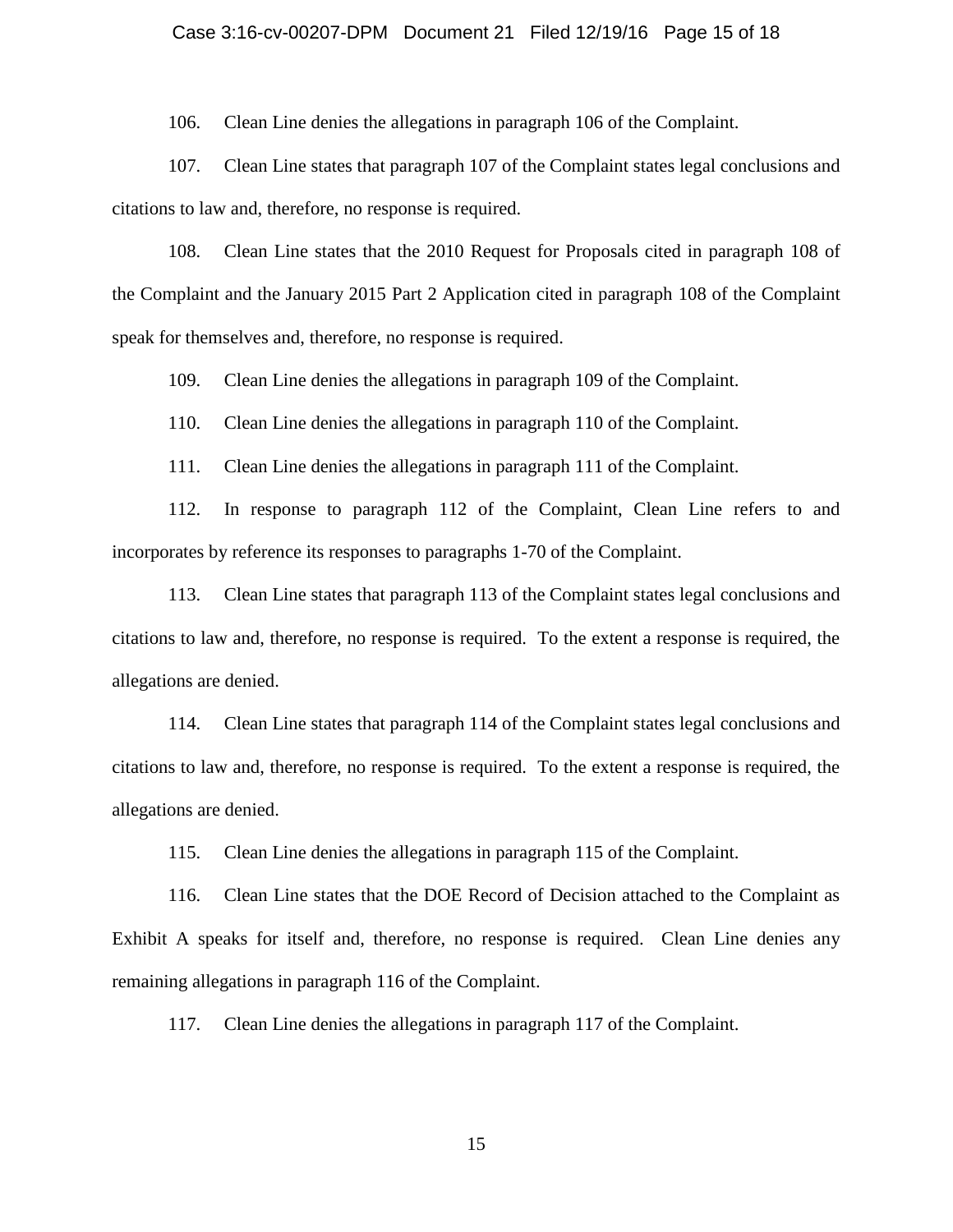### Case 3:16-cv-00207-DPM Document 21 Filed 12/19/16 Page 16 of 18

118. Clean Line states that paragraph 118 of the Complaint states legal conclusions and citations to law and, therefore, no response is required. To the extent a response is required, the allegations are denied.

119. Clean Line states that paragraph 119 of the Complaint states legal conclusions and, therefore, no response is required. To the extent a response is required, the allegations are denied.

120. Clean Line denies the allegations in the first sentence of paragraph 120 of the Complaint. Clean Line lacks knowledge or information sufficient to form a belief as to the truth of the allegation in the second sentence of paragraph 120 of the Complaint that "title and property value are already being questioned by potential lenders and potential buyers" and, therefore, denies the same.

121. Clean Line states that paragraph 121 of the Complaint states legal conclusions and citations to law and, therefore, no response is required. To the extent a response is required, the allegations are denied.

122. Clean Line denies the allegations in paragraph 122 of the Complaint.

123. Clean Line states that the Participation Agreement attached to the Complaint as Exhibit D speaks for itself and, therefore, no response is required. Clean Line denies any remaining allegations in paragraph 123 of the Complaint.

124. Clean Line denies the allegations in paragraph 124 of the Complaint.

125. Clean Line denies the allegations in paragraph 125 of the Complaint.

126. Clean Line denies the allegations in paragraph 126 of the Complaint.

127. Clean Line denies any allegation in paragraphs 1 through 10 of the Prayer for Relief, and denies that Plaintiffs are entitled to any of the requested relief.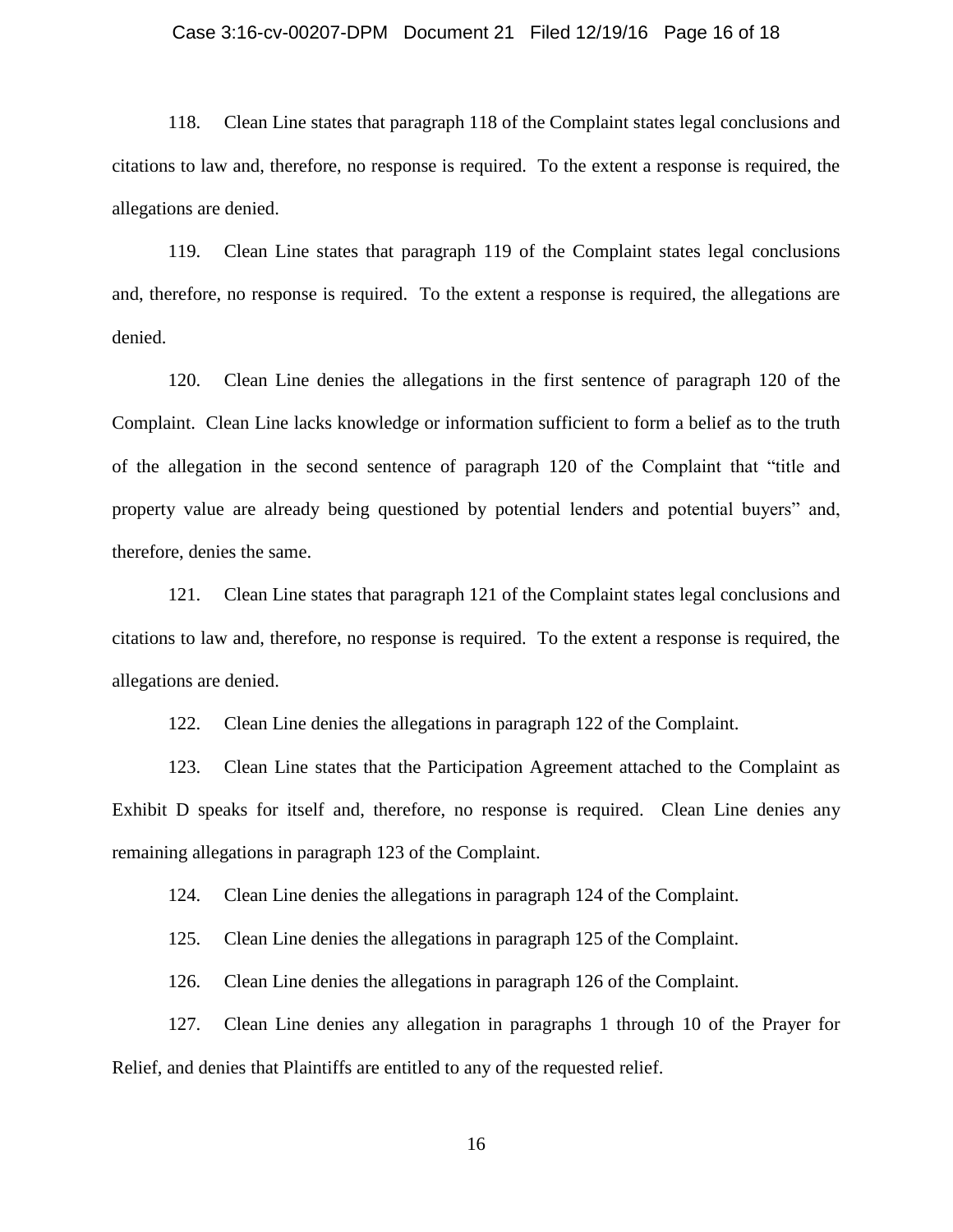## **AFFIRMATIVE DEFENSES**

1. Plaintiffs' Complaint should be dismissed under Fed. R. Civ. P. 12(b)(6) because it fails to state a claim upon which relief can be granted.

2. Plaintiffs' Complaint should be dismissed because Plaintiffs do not have standing under Article III of the United States Constitution to challenge the Government's action.

3. Clean Line reserves the right to rely on additional defenses that become available.

4. Clean Line adopts all affirmative defenses presently or subsequently asserted by any defendant in this matter.

5. Clean Line reserves the right to amend its answer or otherwise plead in response to Plaintiffs' Complaint.

WHEREFORE, Plains and Eastern Clean Line Holdings LLC, prays that the Court dismiss Plaintiffs' First Amended Complaint for Declaratory and Injunctive Relief and award Clean Line all other proper relief.

> QUATTLEBAUM, GROOMS & TULL PLLC 111 Center Street, Suite 1900 Little Rock, AR 72201 Phone: (501) 379-1700 Facsimile: (501) 379-1701 Email: [mheister@qgtlaw.com](mailto:mheister@qgtlaw.com)

By: /s/Michael B. Heister Steven W. Quattlebaum, Ark. Bar #84127 John E. Tull III, Ark. Bar #84150 Michael B. Heister, Ark. Bar #2002091

*Attorneys for Plains and Eastern Clean Line Holdings LLC*